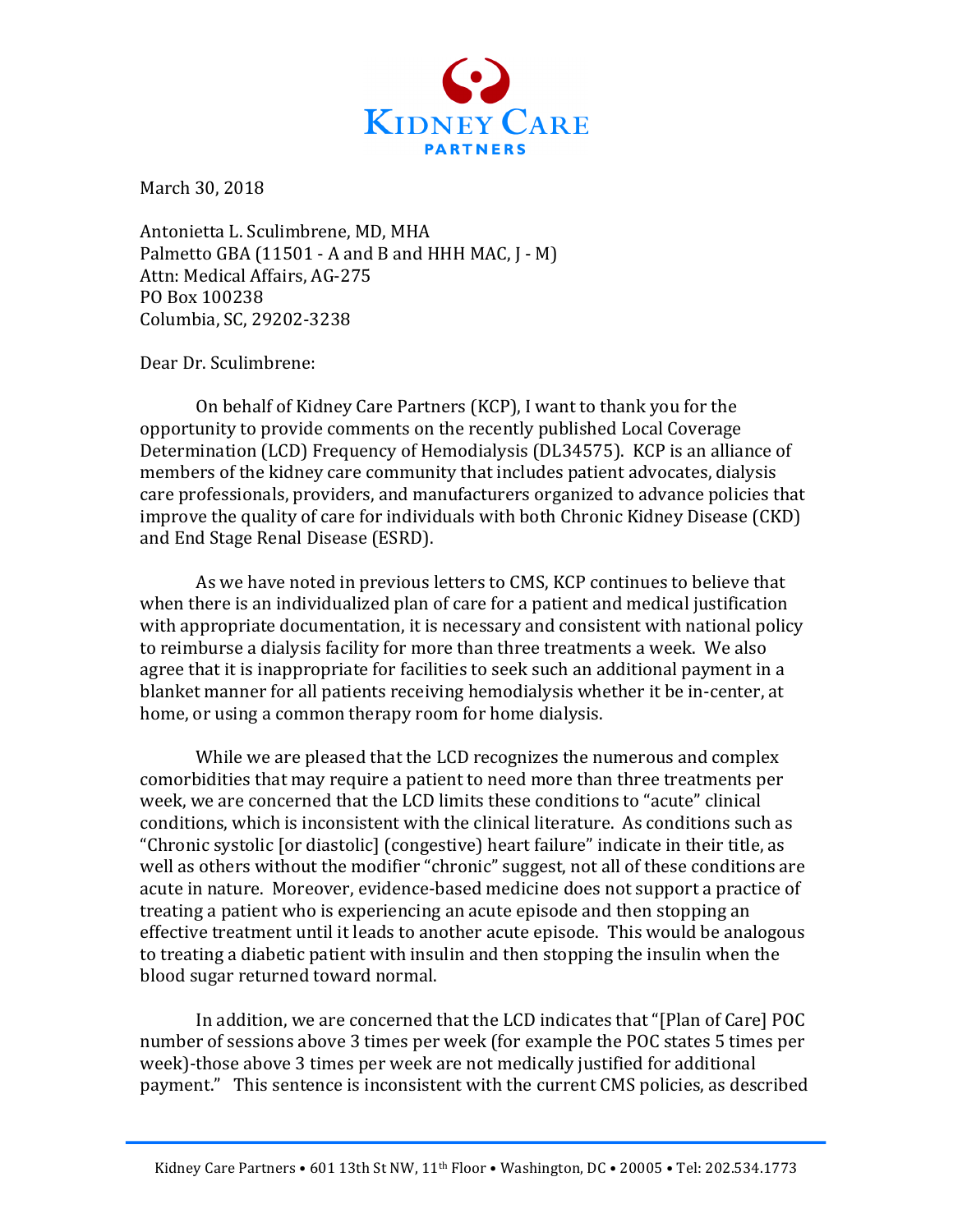March 30, 2018 Page 2 of 11

below. We also ask that the MACs work with the community to identify other potential codes that are also clinically appropriate to include on the list.

Further, we are concerned that the LCD references "planned inadequate" treatment, which is inconsistent with medical ethics and physician practice. Simply put, physicians do not write prescriptions in which they plan to provide treatment that does not meet the patient's needs.

Thus, we ask before the LCD is finalized that the MAC:

 $(1)$  clarify the following statement to include the language in red:

Modifier KX will be appended to CPT 90999 to signify an additional session was needed for an acute **or chronic** clinical condition **or to prevent the recurrence of acute symptoms**. It will be appended on each line for each additional session within the claim for each month billed. 

(2) clarify that a POC that includes more than three treatments a week does not result in an automatic denial of a claim if there is other documentation of medical justification. The POC would not take the place of other medical justification, as outlined in the LCD, but an accurate POC that listed more than three treatments per week as medically necessary would not trigger an automatic denial of a claim; and

(3) remove the reference to "planned inadequate" treatments.

These changes would be consistent with the intent of CMS as expressed in the CY 2017 ESRD PPS Final Rule and ensure that patients will continue to be able to access additional treatments when medically necessary. We again reiterate that medical justification must be determined by both the physician prescribing it and the MAC evaluating its appropriateness at the individual patient level. KCP looks forward to working with the MAC to ensure that the final LCD provides the appropriate balance to prevent inappropriate billing while protecting access to medically necessary treatments.

# **I.** The LCD Language Must Conform with the Current CMS Policies **Regarding Medical Iustification for More Than Three Treatments per Week.**

The current ESRD PPS reimburses dialysis facilities on a per treatment basis for up to three treatments per week, unless there is documented medical justification for additional treatment(s). The Agency summarized this policy most recently in the CY 2017 ESRD PPS Final Rule.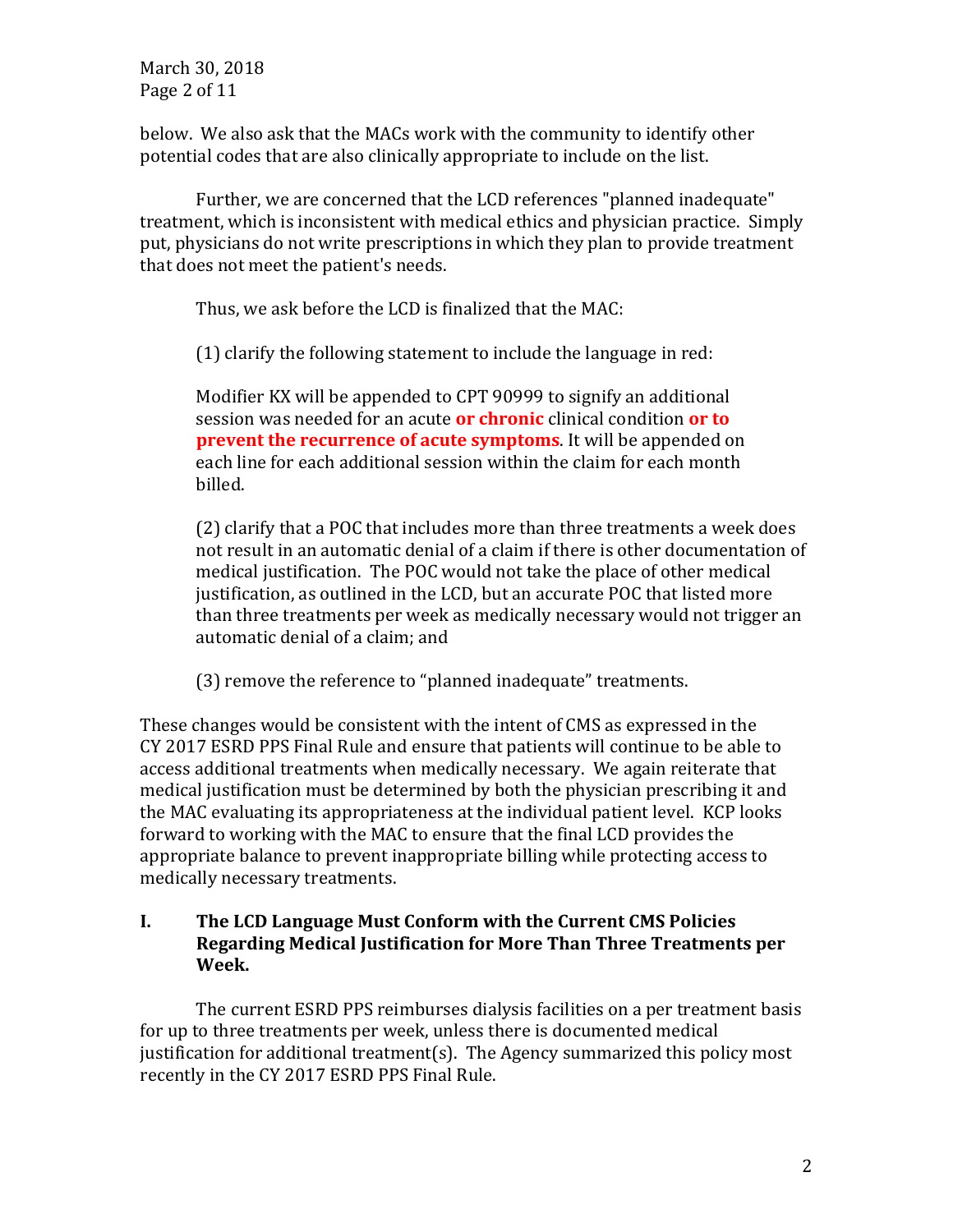[W]e have always recognized that some patient conditions benefit from more than 3 HD sessions per week and as such, we developed a policy for payment of medically necessary dialysis treatments beyond the 3-treatments-per-week payment limit. Under this policy, the MACs determine whether additional treatments furnished during a month are medically necessary and when the MACs determine that the additional treatments are medically justified, we pay the full base rate for the additional treatments. While Medicare does not define specific patient conditions that meet the requirements of medical necessity, the MACs consider appropriate patient conditions that would result in a patient's medical need for additional dialysis treatments (for example, excess fluid). When such patient conditions are indicated on the claim, we instruct MACs to consider medical justification and the appropriateness of payment for the additional sessions.<sup>1</sup>

Nothing in this reiteration of the policy limits medical justification to acute conditions or rejects claims with more than three treatments per week if the POC indicates more than three treatments per week are medically necessary.

The Medicare ESRD Benefits Policy Manual reiterates this policy:

If the ESRD facility bills for any treatments in excess of this frequency, medical justification is required to be furnished to the  $A/B$  MAC  $(A)$ and **must be based upon an individual patient's need.**2

As the LCD clearly indicates, the role of a MAC is not to "replace, modify or supersede existing Medicare applicable National Coverage Determinations (NCDs) or payment policy rules and regulations for additional hemodialysis sessions." As currently drafted the LCD appears to change the unit of payment. Specifically, the draft LCD would change existing policy in two critical ways.

First it would seem to eliminate the medical justification option for chronic diseases and symptoms. The draft LCD states:

Those treatment sessions established in the POC are paid by Medicare as 3 X per week. Establishment of more sessions in the POC, such as 4 - 6 sessions per week, are still reimbursed at the 3 X per week amount. 

However, on occasion, acute conditions may require additional sessions during the month outside the POC. These may be considered for additional payment. This LCD provides a list of diagnoses felt to be

<sup>181</sup> Fed. Reg. 77843.

<sup>&</sup>lt;sup>2</sup>ESRD BPM § 50.A.1 (Emphasis added).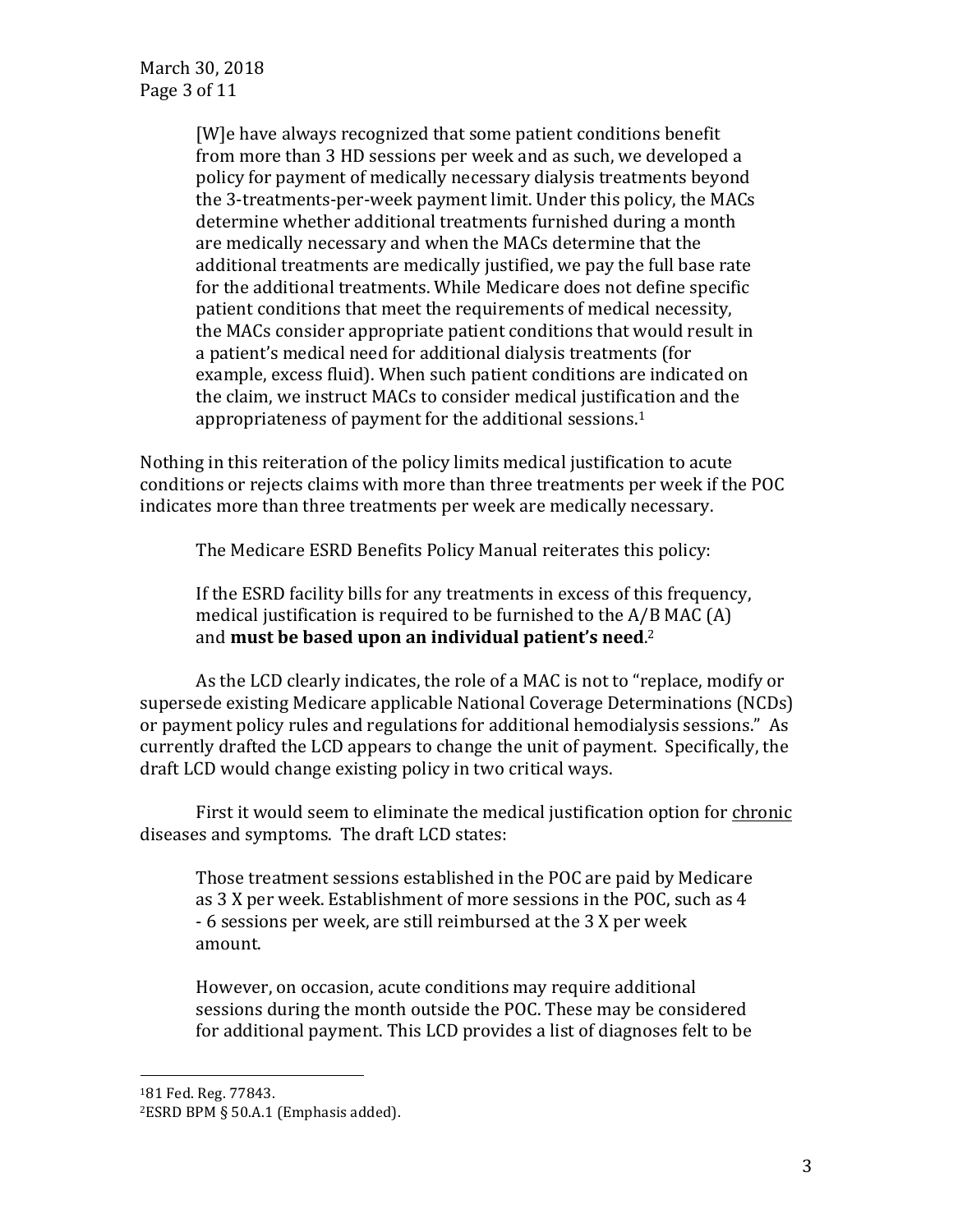March 30, 2018 Page 4 of 11

> consistent with such clinical conditions that could establish medical justification for payment. Use of these diagnoses should be verified in the medical records to support any payment made.

The reference to "acute conditions" indicates that a patient with chronic symptoms may never require more than three treatments per week on an ongoing basis. Again, the language in the preamble to the CY 2017 ESRD PPS and other CMS guidance do not limit the potential for payment for more than three treatments per week to only acute conditions. A change of this nature would require CMS to initiate notice-and-comment rulemaking under the Administrative Procedures Act.<sup>3</sup> Thus, in using the language set forth in the LCD and allowing the medical justification to apply only to acute conditions, the LCD exceeds the authority of the MAC to implement existing policies.

The draft LCD also appears to indicate through the following language that if a POC includes more than three treatments per week, the claim will be denied without taking into account other documentation.

The following are considered not reasonable and necessary and therefore will be denied as not medically justified for payments.

1. POC number of sessions above 3 times per week (for example the POC states 5 times per week)-those above 3 times per week are not medically justified for additional payment

This language does not correspond with current law or policies. As noted in the draft LCD, CMS regulations require an interdisciplinary team to develop a POC for each patient that is individualized to meet the patient's needs. This POC must be reviewed regularly to ensure, among other things, that the patient is receiving adequate dialysis.<sup>4</sup> The regulatory provision regulating the POC further states that:

The interdisciplinary team must provide the necessary care and services to manage the patient's volume status; and achieve and sustain the prescribed dose of dialysis to meet a hemodialysis  $Kt/V$  of at least 1.2 and a peritoneal dialysis weekly Kt/V of at least 1.7 or meet an alternative equivalent professionally-accepted clinical practice standard for adequacy of dialysis.<sup>5</sup>

If the necessary care and services to manage the patient's volume status requires more than three treatments per week for a month or potentially longer, the current law requires the POC to indicate that fact.

<sup>3</sup> *See* 5 U.S.C. § 500 *et seq.*

<sup>442</sup> C.F.R. § 494.80(d). 

<sup>5</sup> *Id.* § 494.90(a)(1).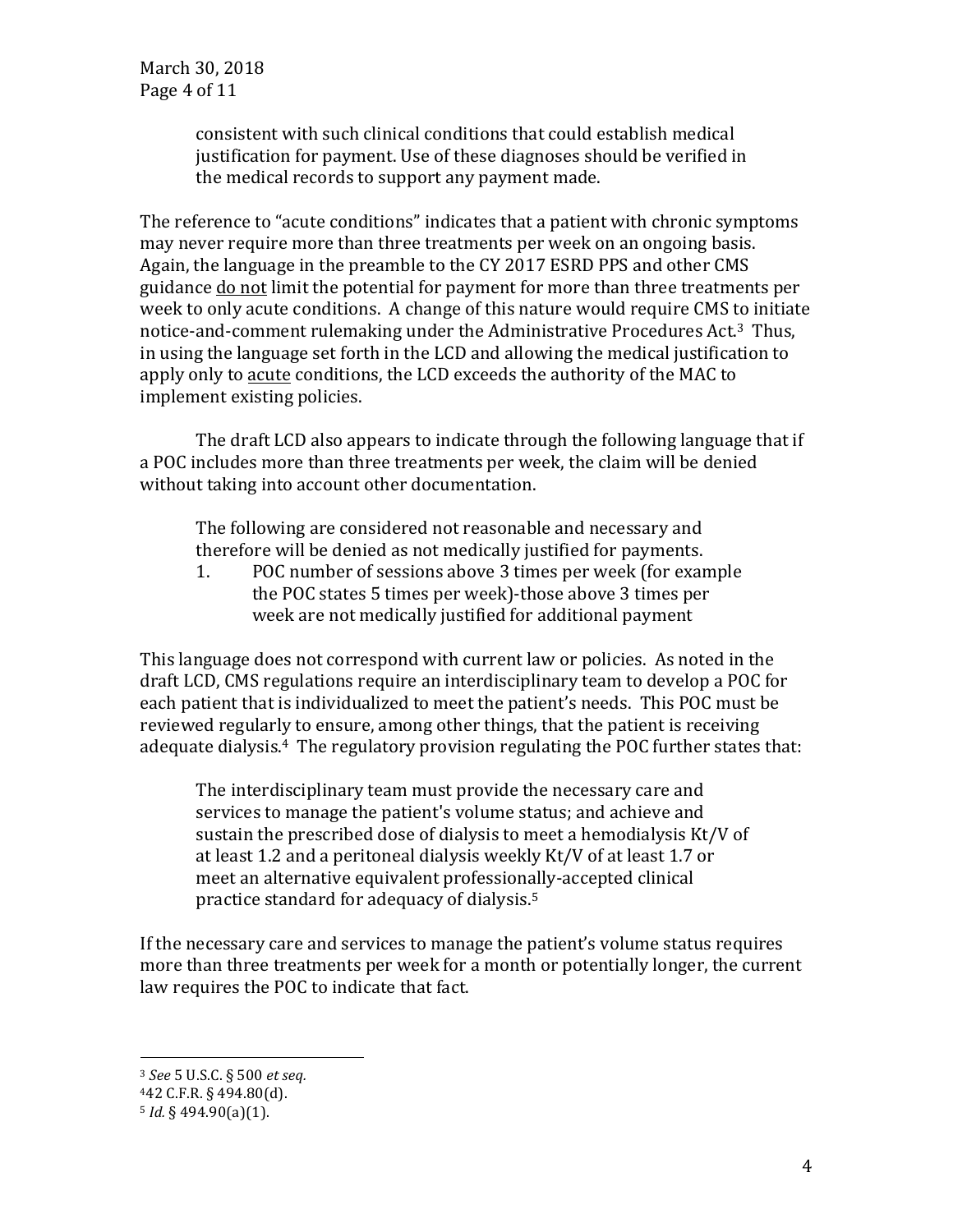March 30, 2018 Page 5 of 11

While we understand that the draft LCD is not stating that an interdisciplinary team should not include the number of medically necessary treatments, it appears to automatically deny any claim related to a POC that indicates more than three treatments per week are necessary. This position contradicts the regulatory provision that the POC should contain the accurate dosing of dialysis needed for each individual patient.

This language also seems inconsistent with the remainder of the draft LCD that states:

POC should be available upon request and should be the annual update or monthly depending on the guidelines above and the stability of the patients. Should a patient require consistent additional dialysis sessions, the POC should show changes in the dialysis prescription or other parameters to address the repeated need for additional sessions. Lack of this documentation will lead to denials.

We agree that a POC alone may not be the only documentation required to establish medical necessity. However, a POC that is reviewed at least monthly and that includes more than three treatments per week as the dose of dialysis also should not automatically trigger a denial, as the language outlining the policy earlier in the LCD seems to state.

Second, the draft LCD would seem to create a new unit of payment for extra hemodialysis sessions ordered under a POC, even when they are medically necessary. The statute provides the Secretary with the authority to establish the unit of payment, which requires the Secretary to initiate notice-and-comment rulemaking to do so. $6 \,$  CMS established in the initial rulemaking for the ESRD PPS that the unit of payment would be per treatment.<sup>7</sup> The approach taken in the LCD shifts the payment system from a per treatment unit of payment, which CMS finalized for the ESRD PPS in the CY 2011 ESRD PPS Final Rule and has maintained since its implementation, to a per week unit of payment. Under the draft LCD with the current limitations on chronic conditions and the POC wording, the MAC is focused on the week rather than each individual treatment. This approach is beyond the scope of an LCD. The unit of payment can only be modified through notice-and-comment rulemaking consistent with the Administrative Procedures Act.

In sum, the LCD goes too far in trying to restrict the medical justification. As noted in the ESRD PBM and other CMS rules and guidance, the decision about medical justification must be made on an individual patient basis. The LCD seeks to create a new blanket set of restrictions that is contrary to this current policy and which is beyond the scope of the LCD authority.

 $6$ SSA § 1881(b)(14)(C).

<sup>7</sup>*See* 42 C.F.R. § 413.215.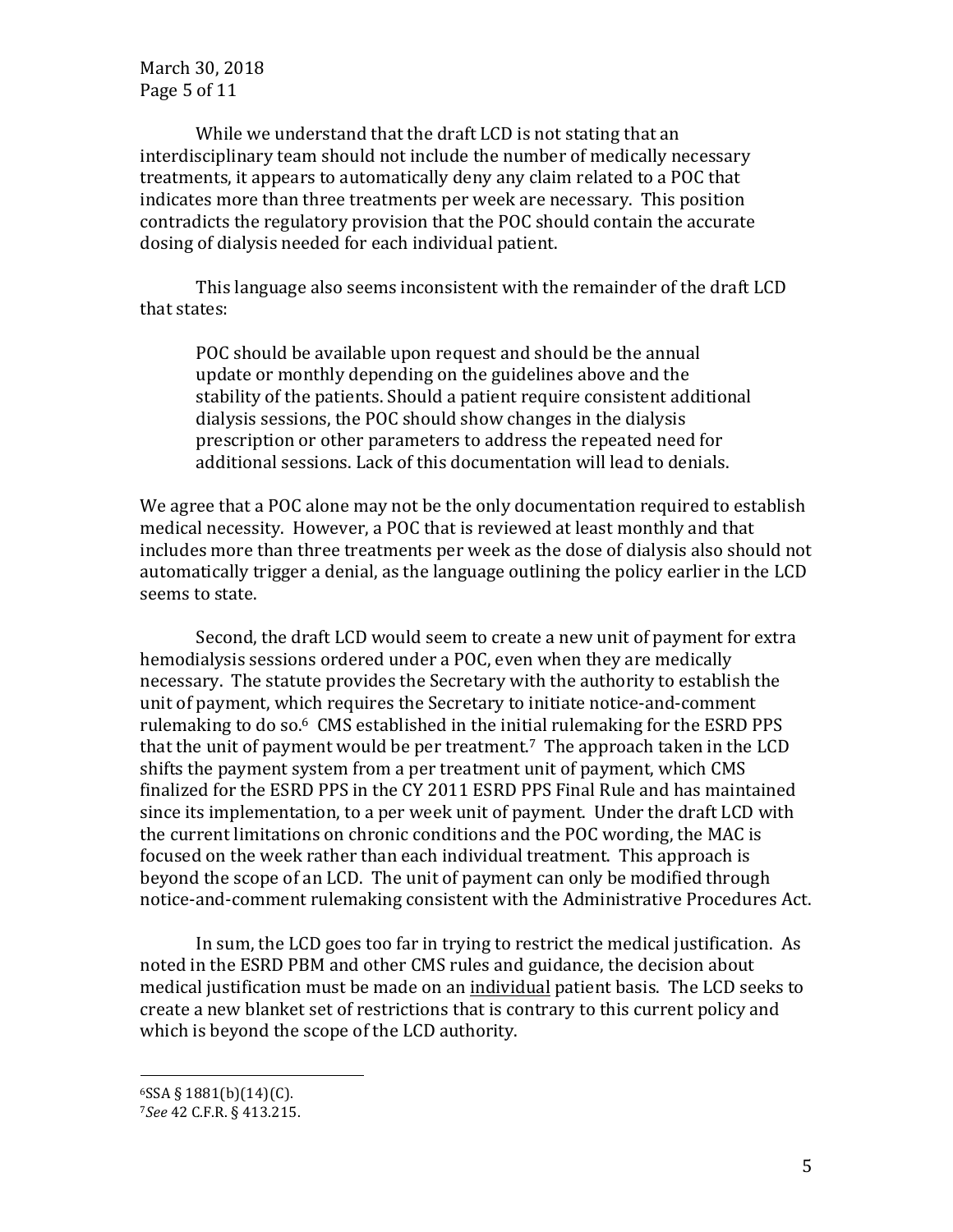## **II.** The LCD Language Should Recognize that Patients with Certain Chronic **Symptoms/Medical Conditions May Require More Than Three Treatments Per Week.**

As CMS wrote in the preamble to the CY 2017 ESRD PPS Final Rule, the Agency has "always recognized that some patient conditions benefit from more than 3 HD sessions per week."<sup>8</sup> Additional treatments are reimbursed "only if there is documented medical justification."<sup>9</sup> The MAC is tasked with determining if "the treatments are medically justified based on a patient condition." $10$  This language, as described in Section I, does not limit the patient conditions to "acute" conditions only. The current policy provides medical discretion that allows physicians to account for treating acute and chronic diseases, preventing subsequent acute episodes (*i.e.*, chronic symptoms from recurring), and addressing an individual patient's ability to tolerate the treatment. This decision must be made on an individual case-by-case basis, taking into account the specific needs of an individual patient. 

KCP agrees that current policy does not permit a blanket request that all patients in a given setting, receiving more than three treatments a week should be deemed to have medical justification. However, the LCD seems to swing the pendulum in the opposite direction and would create a blanket policy that eliminates the very individualized physician medical judgment that is at the heart of CMS's current policy.

Clinical literature, as well as recognized standards of care and international guidelines, reflect that some patients with chronic diseases that are considered on an individualized basis based on their physician's medical judgment may require more than three treatments per week on an ongoing basis. An American Journal of Kidney Diseases Supplement on Intensive Hemodialysis published in November  $2016<sup>11</sup>$  catalogs the peer-reviewed literature supporting the prescription of additional hemodialysis sessions for the treatment of a number of different chronic patient conditions. Studies report that patients prescribed to receive more than three treatments per week have been able to achieve reductions in, among other things, left ventricular hypertrophy, hypertension (using fewer medications), hyperphosphatemia, depression, long post-treatment recovery times, sleep disturbances, and restless leg syndrome.

<sup>881</sup> Fed. Reg. 77843. 

<sup>&</sup>lt;sup>9</sup> *Id.* at 77842.

<sup>10</sup>*Id.*

<sup>11</sup> http://www.ajkd.org/issue/S0272-6386(16)X0004-2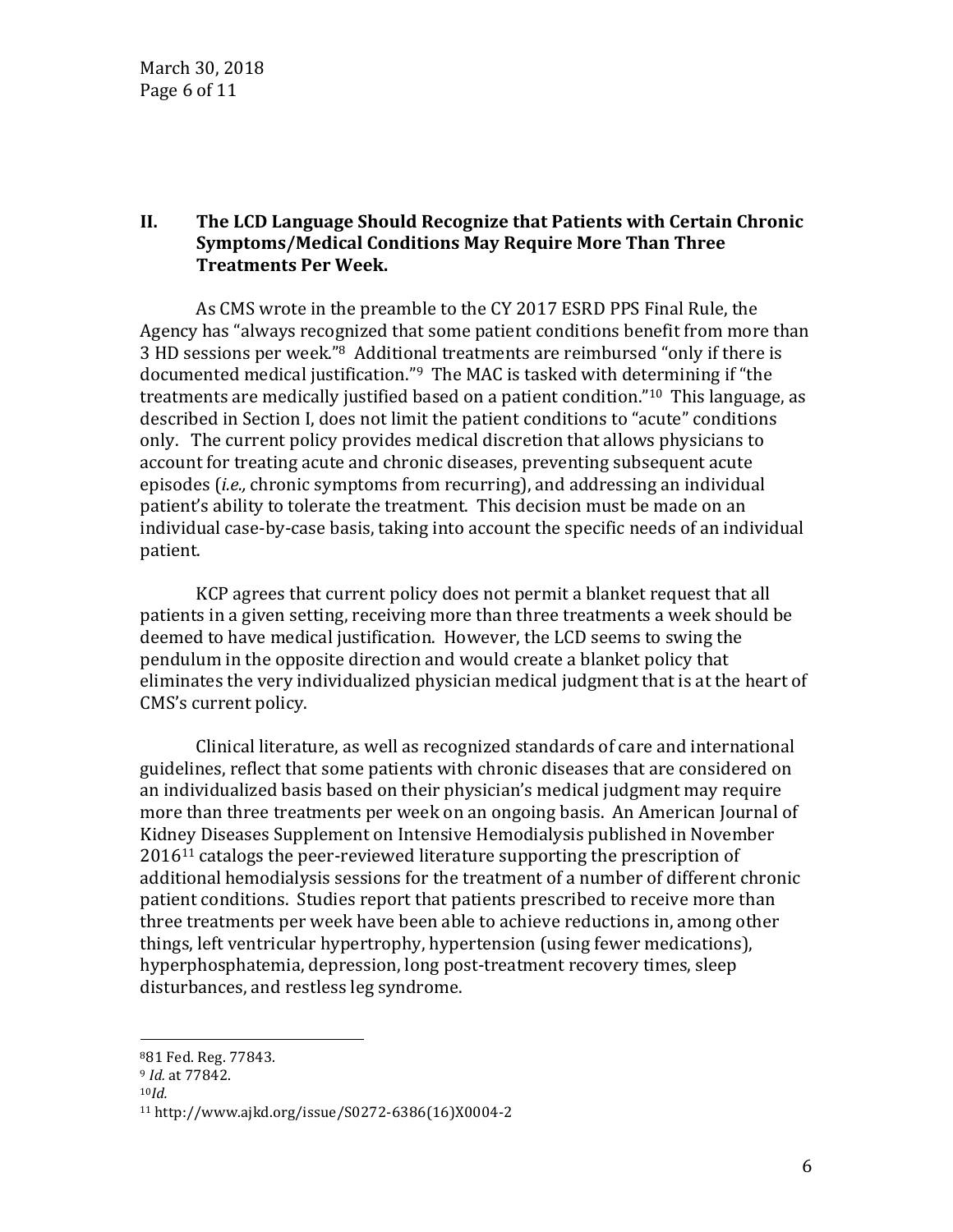March 30, 2018 Page 7 of 11

The KDOQI Clinical Practice Guideline for Hemodialysis Adequacy: 2015 Update Guidelines 4.1.1 recommends physicians, on an individual, patient-bypatient basis, to "Consider additional hemodialysis sessions or longer hemodialysis treatment times for patients with large weight gains, high ultrafiltration rates, poorly controlled blood pressure, difficulty achieving dry weight, or poor metabolic control (such as hyperphosphatemia, metabolic acidosis, and/or hyperkalemia)." The workgroup that drafted the NKF-KDOQI guidelines noted that "considerations" for initiating high-frequency hemodialysis include: sleep apnea, pregnancy, metabolic derangements, uncontrolled hypertension and left ventricle hypertrophy and/or congestive heart failure."<sup>12</sup> While an acute episode may be the initial trigger for a physician's prescribing more than three treatments per week for a particular patient, the success of a higher treatment frequency in preventing additional chronic symptoms from recurring may justify it on an ongoing basis.

It is unclear from the draft LCD why the decision was made to limit medical justification to acute conditions only. Clinical literature suggests strongly that a one time additional treatment is insufficient to address the chronic symptoms that warranted the additional treatment in the first place. We have speculated that the intent may be to require a review of the patient on a regular basis to protect against a blanket assumption that the patient will require more than three dialysis treatments per week on an indefinite basis. While we agree that such a practice should be avoided, the draft LCD is too broad and seems to eliminate the option of paying for more than three treatments per week when a chronic condition/symptom is the underlying medical justification.

As the draft LCD notes, interdisciplinary teams must review the POC for unstable patients on a regular basis. This policy acts as a safeguard by requiring physicians to reassess the appropriateness of the dose of dialysis among other things. The documentation requirements that extend to documents outside the POC also serve to protect against abuse of the system. If these documents do not support the POC, then the MAC would be justified in not granting the additional payment.

It may also be that the MAC seeks to require physicians to reassess the dose of dialysis on a weekly basis and write new prescriptions each week for additional treatments. This requirement is not only unduly burdensome, but also is inconsistent with the Physician Fee Schedule's Monthly Capitated Payment system, which indicates that physicians may see a patient four times a month, but recognizes that it is not always necessary to do so. It also would mean that beneficiaries would be required to pay additional co-insurance obligations if their physician were required to see them each week. There is no evidence to suggest that the current standards are inadequate in terms of the quality of care being provided and the accuracy of the prescriptions being written.

<sup>12</sup> https://www.kidney.org/news/nkf-releases-update-clinical-practice-guideline-hemodialysis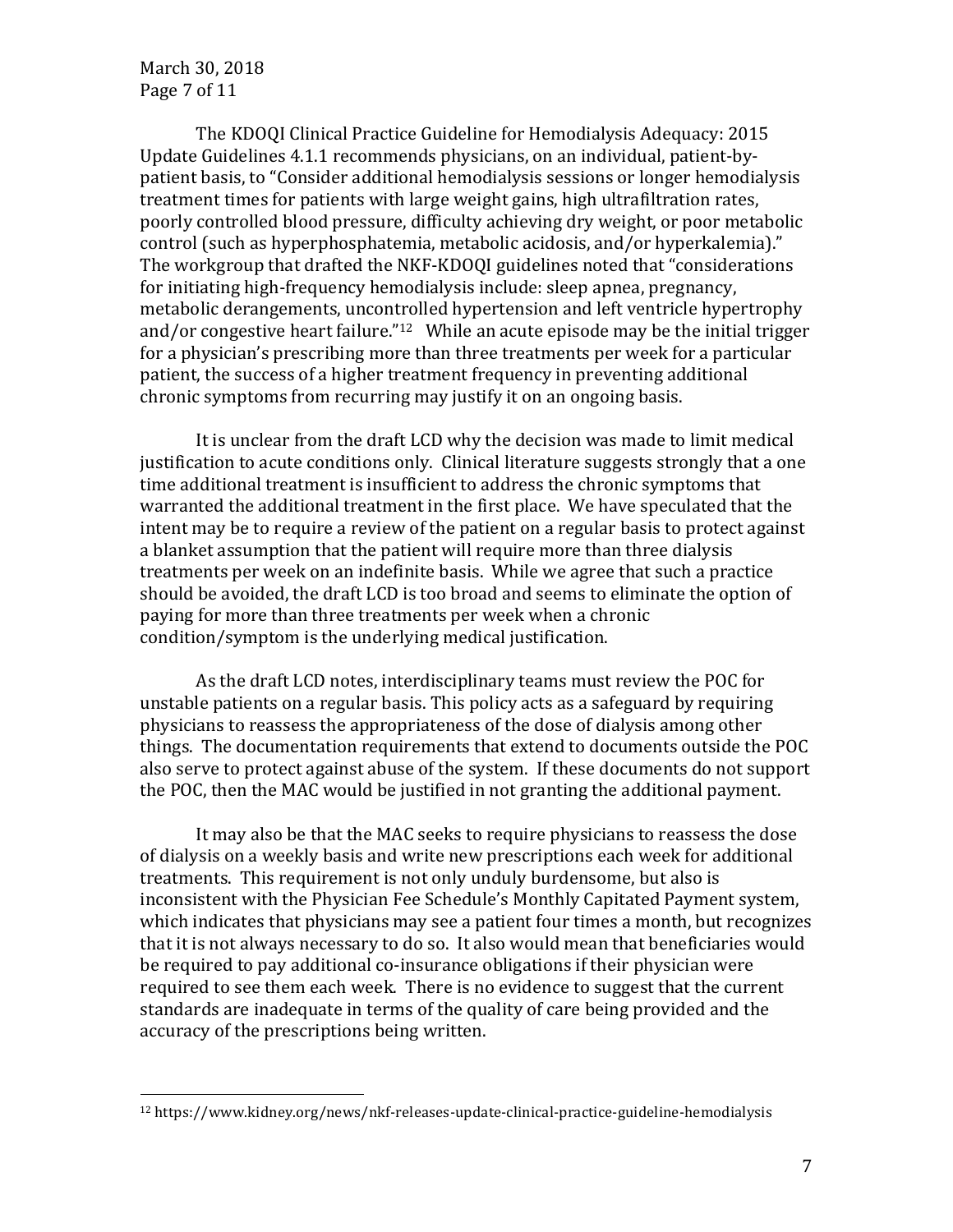March 30, 2018 Page 8 of 11

The literature, as well as the recommendations from clinical experts within KCP, also supports shifting away from a targeted  $Kt/V$  and toward improved fluid management. In our work to identify areas of treatment that could benefit from new quality measures, the clear consensus within the Kidney Care Quality Alliance (KCQA) was to develop an ultrafiltration measure. The National Quality Forum has endorsed the KCQA ultrafiltration measure and CMS has now adopted a version for the ESRD Quality Incentive Program.

## **III.** The LCD Language Should Promote the Doctor-Patient Relationship, as well as Accuracy and Transparency in the POC.

The draft LCD also appears to establish a new blanket denial policy for any claim that is linked to a POC that includes a dose of dialysis of more than three treatments per week. KCP is deeply troubled by this new policy, which, as described in Section I, is inconsistent with current law. It also inappropriately interferes with the physician-patient relationship and the proper management of patients with chronic illnesses.

Under current law, physicians are required to engage with their patients on a regular, albeit not necessarily weekly, basis. They discuss the right modality for patients, as well as the appropriate management of the kidney disease and other comorbidities, many of which are chronic. The POC is one place where the appropriate dose of dialysis should be documented. If a number greater than three is included, it should be part of the evidence that a patient requires more than three treatments a week, not a trigger for an automatic denial of a claim seeking payment for the additional treatment.

We agree that additional documentation beyond the POC should be made available to a MAC reviewing a claim for medical justification of more than three treatments per week. However, the draft LCD could result in physicians not updating the POC to accurately reflect the needed treatments. Thus, any other health care provider working with the patient and the POC would not have an accurate or transparent view of the actual medical needs of that patient.

Additionally, while we agree that the codes listed in the LCD include some of the conditions that are appropriate for additional dialysis sessions, there are other conditions, most notably chronic conditions, that are not included. KCP and our members would welcome the opportunity to work with you and the other MACs to review clinical scenarios that are appropriate for more frequent dialysis sessions. In doing so, we could work together to avoid additional administrative burden that would only serve to create barriers to optimal patient care and adversely impact the ability of physicians to prescribe medically appropriate treatments.

Further, the language in the draft LCD that references "planned inadequate" treatments is problematic because it implies that physicians are not meeting their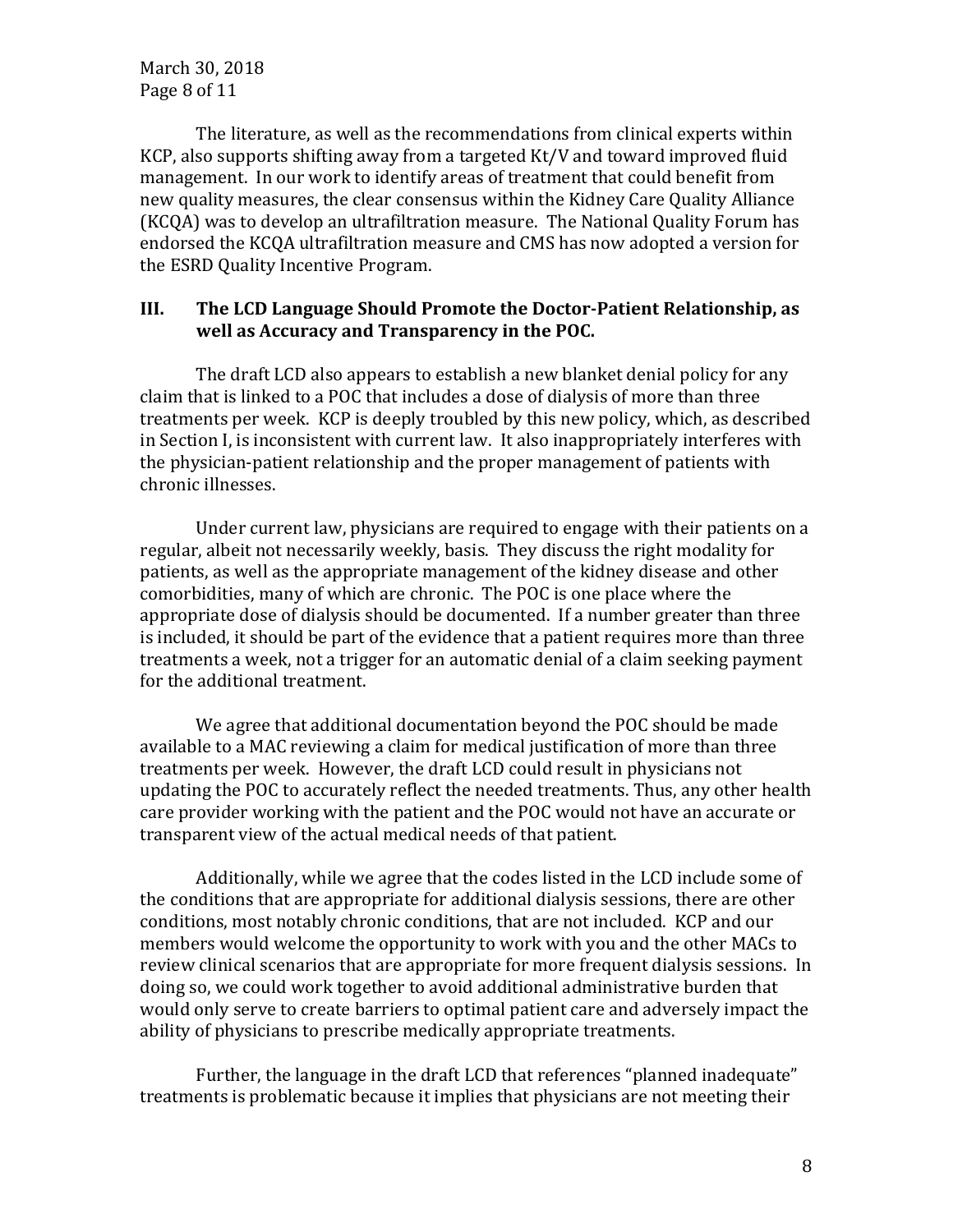March 30, 2018 Page 9 of 11

ethical obligations to patients. We do not agree that a physician who prescribes a therapy for ESRD would write a prescription that was designed to deliver an inadequate weekly Standardized Kt/V. Any decision to regularly perform more than three treatments per week is a direct result of shared decision-making resulting in a chronic plan of care that meets the patient's documented medical needs. As with the POC, the physician uses his/her best judgment to prescribe the course of dialysis treatment. What constitutes the dialysis prescription is the practice of medicine and should remain in the hands of the prescribing physician.

## **IV.** The LCD Process Should Be More Transparent

KCP appreciates the opportunity to provide comments on the Proposed LCD. Yet, we are concerned that stakeholders were not included in a more comprehensive manner as the MACs developed the current language. If representatives from the various stakeholder groups within the kidney care community were included in a meaningful way, we believe that the Proposed LCD would have not only addressed the concerns that have resulted in its publication, but also recognized the needs of some patients with other chronic clinical conditions/symptoms to receive more than three treatments per week, rather than only on an acute basis. It is also likely that the concerns related to POCs that include more than three treatments per week would have been addressed in a more appropriate manner that would protect the doctor-patient relationship and incentivize accuracy and transparency. We are particularly concerned that there have been conference calls in which only a few selected individuals were asked to participate, rather than allowing all interested stakeholders to be part of the process.

As we have noted elsewhere, we agree that MACs must ensure the fiscal integrity of the program and that part of that job is limiting payment for treatments beyond three per week to those that are medically necessary. Thus, we ask that as you review these comments, as well as those from other stakeholders, you engage in a dialogue with the community as well so that the final LCD presents a workable solution that aligns federal payment policy with appropriate clinical care.

#### **V. Conclusion**

We agree that medical justification for additional treatments under current federal policy is limited to instances when a physician on an individual patient-bypatient basis determines that it is medically justified and documentation beyond the POC supports the additional treatment(s). However, we believe that the LCD should be refined to avoid broad language that would likely result in these patients no longer being able to access these treatments. Thus, we ask that before the LCD is finalized, the text be clarified as follows: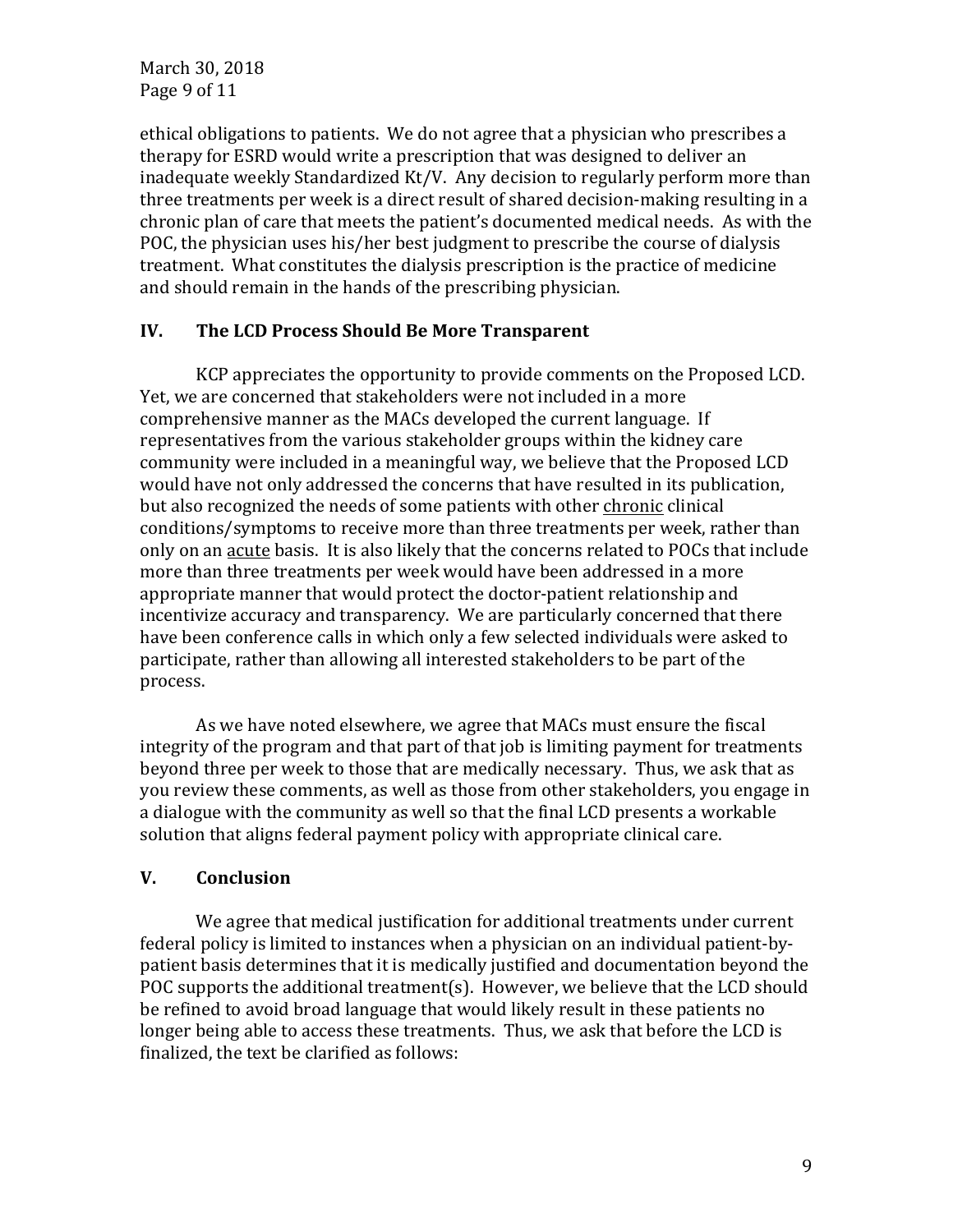March 30, 2018 Page 10 of 11

> Modifier KX will be appended to CPT 90999 to signify an additional session was needed for an acute **or chronic** clinical condition **or to prevent the recurrence of an acute symptoms**. It will be appended on each line for each additional session within the claim for each month billed.

We also ask that you clarify that a POC that includes more than three treatments a week does not result in an automatic denial of a claim if there is other documentation of medical justification. Finally, we ask that you remove the reference to "planned inadequate treatment."

Again, KCP appreciates the opportunity to review the draft LCD. We would welcome the chance to work with you to address any concerns that our recommendations may not address. We, too, are committed to being good stewards of federal dollars, while making sure that patients have access to the medically necessary care that they need. Please do not hesitate to contact our counsel, Kathy Lester at  $(202)$  534-1773 or klester@lesterhealthlaw.com if you have any questions or would like to set up a meeting to discuss our recommendations.

Sincerely,

ARhim, was

**Allen Nissenson** Chairman Kidney Care Partners

cc: Laurence Wilson, Director, Chornic Care Policy Tamara Syrek Jensen, Director, Coverage and Analysis Group Marie Casey, Coverage and Analysis Group Karen Reinhardt, Coverage and Analysis Group